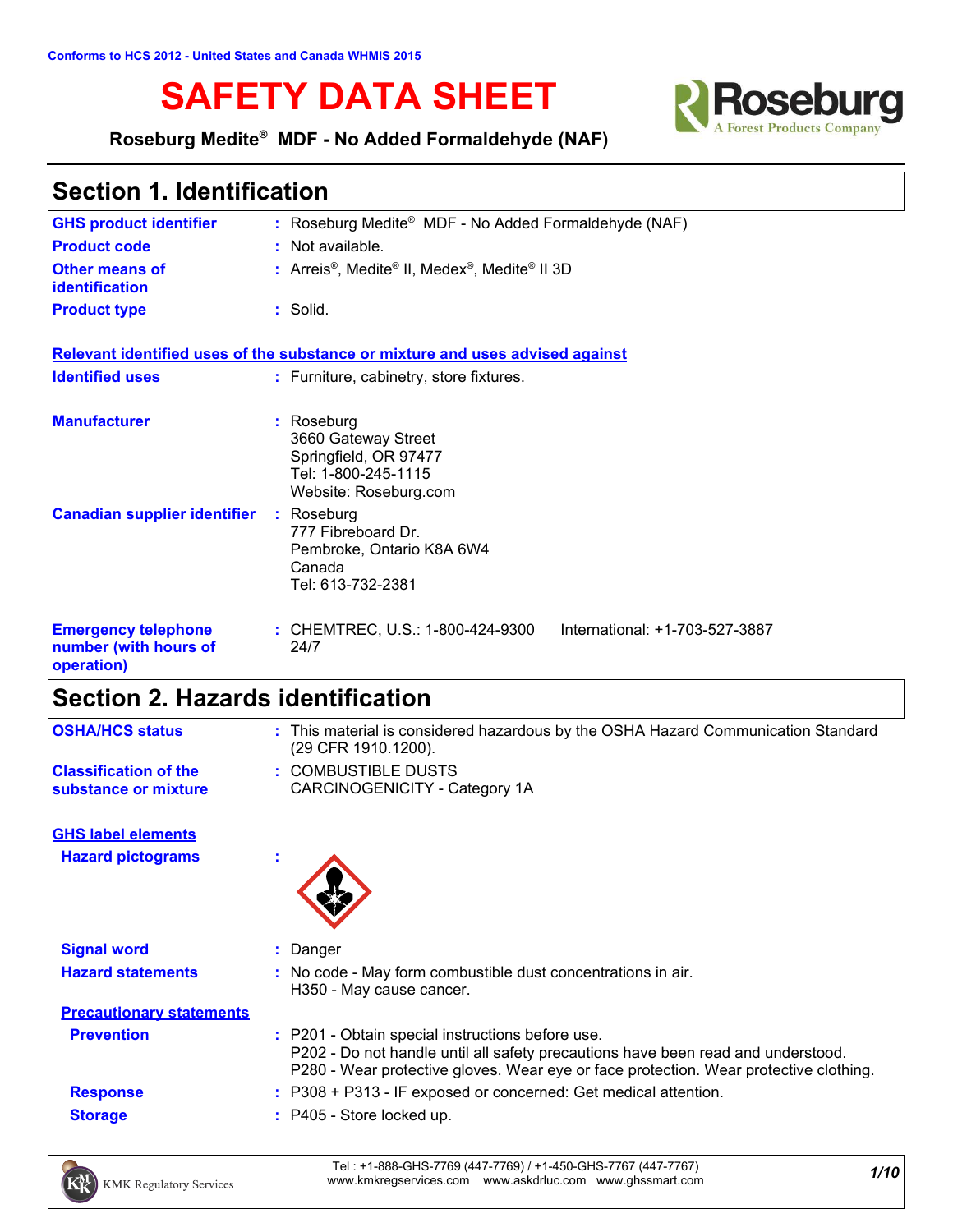

# **Section 2. Hazards identification**

| <b>Disposal</b>                       | : P501 - Dispose of contents and container in accordance with all local, regional, national<br>and international regulations.                                 |
|---------------------------------------|---------------------------------------------------------------------------------------------------------------------------------------------------------------|
| <b>Supplemental label</b><br>elements | : Keep container tightly closed. Keep away from heat, hot surfaces, sparks, open flames<br>and other ignition sources. No smoking. Prevent dust accumulation. |
| Hazards not otherwise<br>classified   | : None known.                                                                                                                                                 |

### **Section 3. Composition/information on ingredients**

| <b>Substance/mixture</b> | : Mixture                                                          |
|--------------------------|--------------------------------------------------------------------|
| <b>Other means of</b>    | : Arreis <sup>®</sup> , Medite <sup>®</sup> II, Medex <sup>®</sup> |
| <b>identification</b>    |                                                                    |

**:** Arreis®, Medite® II, Medex®, Medite® II 3D

| <b>Ingredient name</b> | $\bullet$     | ⊧number |  |
|------------------------|---------------|---------|--|
| Wood/Wood dust         | 100<br>$80 -$ |         |  |

**United States: The exact percentage (concentration) in the composition has been withheld as a trade secret in accordance with paragraph (i) of §1910.1200.**

**Canada: The exact percentage (concentration) in the composition has been withheld as a trade secret in accordance with the amended HPR as of April 2018.**

**There are no additional ingredients present which, within the current knowledge of the supplier and in the concentrations applicable, are classified as hazardous to health or the environment and hence require reporting in this section.**

**Occupational exposure limits, if available, are listed in Section 8.**

### **Section 4. First aid measures**

|                     | Description of necessary first aid measures                                                                                                                                                                                                                                                                                                                                                                                                                                                                                                                                                                                                                                                                                                                               |
|---------------------|---------------------------------------------------------------------------------------------------------------------------------------------------------------------------------------------------------------------------------------------------------------------------------------------------------------------------------------------------------------------------------------------------------------------------------------------------------------------------------------------------------------------------------------------------------------------------------------------------------------------------------------------------------------------------------------------------------------------------------------------------------------------------|
| Eye contact         | : Immediately flush eyes with plenty of water, occasionally lifting the upper and lower<br>eyelids. Check for and remove any contact lenses. Continue to rinse for at least 20<br>minutes. Get medical attention.                                                                                                                                                                                                                                                                                                                                                                                                                                                                                                                                                         |
| <b>Inhalation</b>   | : Remove victim to fresh air and keep at rest in a position comfortable for breathing. If not<br>breathing, if breathing is irregular or if respiratory arrest occurs, provide artificial<br>respiration or oxygen by trained personnel. It may be dangerous to the person providing<br>aid to give mouth-to-mouth resuscitation. Get medical attention. If unconscious, place<br>in recovery position and get medical attention immediately. Maintain an open airway.<br>Loosen tight clothing such as a collar, tie, belt or waistband. In case of inhalation of<br>decomposition products in a fire, symptoms may be delayed. The exposed person may<br>need to be kept under medical surveillance for 48 hours.                                                       |
| <b>Skin contact</b> | : Flush contaminated skin with plenty of water. Wash contaminated clothing thoroughly<br>with water before removing it, or wear gloves. Continue to rinse for at least 20 minutes.<br>Get medical attention. Wash clothing before reuse. Clean shoes thoroughly before<br>reuse.                                                                                                                                                                                                                                                                                                                                                                                                                                                                                          |
| <b>Ingestion</b>    | : Wash out mouth with water. Remove dentures if any. Remove victim to fresh air and<br>keep at rest in a position comfortable for breathing. If material has been swallowed and<br>the exposed person is conscious, give small quantities of water to drink. Stop if the<br>exposed person feels sick as vomiting may be dangerous. Do not induce vomiting<br>unless directed to do so by medical personnel. If vomiting occurs, the head should be<br>kept low so that vomit does not enter the lungs. Get medical attention. Never give<br>anything by mouth to an unconscious person. If unconscious, place in recovery position<br>and get medical attention immediately. Maintain an open airway. Loosen tight clothing<br>such as a collar, tie, belt or waistband. |

### **Most important symptoms/effects, acute and delayed Potential acute health effects**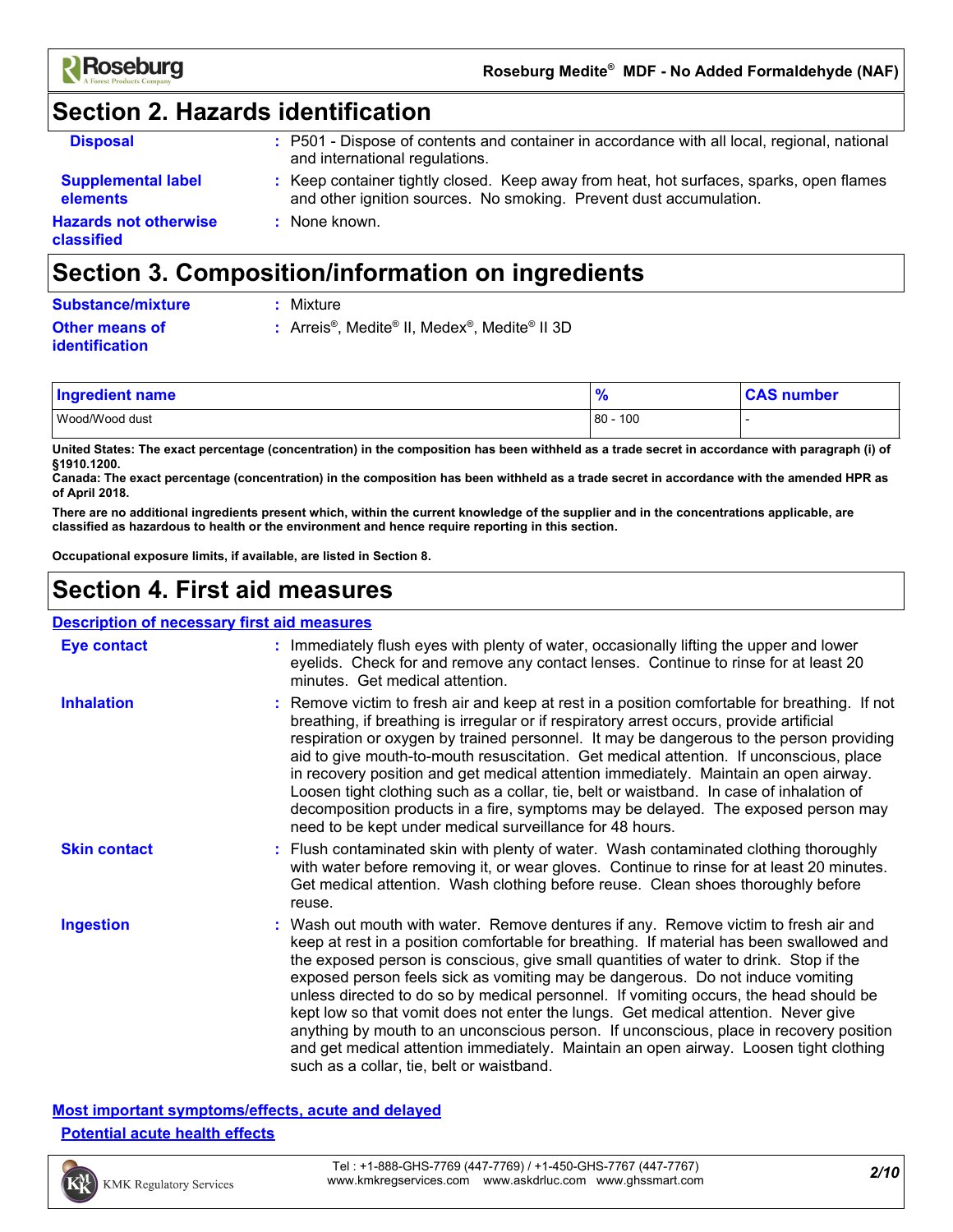

# **Section 4. First aid measures**

| <b>Eye contact</b>                | : No known significant effects or critical hazards.                                                                                                                                                                                                                                                                                                                                                             |
|-----------------------------------|-----------------------------------------------------------------------------------------------------------------------------------------------------------------------------------------------------------------------------------------------------------------------------------------------------------------------------------------------------------------------------------------------------------------|
| <b>Inhalation</b>                 | : No known significant effects or critical hazards.                                                                                                                                                                                                                                                                                                                                                             |
| <b>Skin contact</b>               | : No known significant effects or critical hazards.                                                                                                                                                                                                                                                                                                                                                             |
| <b>Ingestion</b>                  | : No known significant effects or critical hazards.                                                                                                                                                                                                                                                                                                                                                             |
| Over-exposure signs/symptoms      |                                                                                                                                                                                                                                                                                                                                                                                                                 |
| <b>Eye contact</b>                | : No known significant effects or critical hazards.                                                                                                                                                                                                                                                                                                                                                             |
| <b>Inhalation</b>                 | : No known significant effects or critical hazards.                                                                                                                                                                                                                                                                                                                                                             |
| <b>Skin contact</b>               | : No known significant effects or critical hazards.                                                                                                                                                                                                                                                                                                                                                             |
| <b>Ingestion</b>                  | : No known significant effects or critical hazards.                                                                                                                                                                                                                                                                                                                                                             |
| Notes to physician                | <u>Indication of immediate medical attention and special treatment needed, if necessary</u><br>: In case of inhalation of decomposition products in a fire, symptoms may be delayed.<br>The exposed person may need to be kept under medical surveillance for 48 hours.                                                                                                                                         |
| <b>Specific treatments</b>        | : No specific treatment.                                                                                                                                                                                                                                                                                                                                                                                        |
| <b>Protection of first-aiders</b> | : No action shall be taken involving any personal risk or without suitable training. If it is<br>suspected that fumes are still present, the rescuer should wear an appropriate mask or<br>self-contained breathing apparatus. It may be dangerous to the person providing aid to<br>give mouth-to-mouth resuscitation. Wash contaminated clothing thoroughly with water<br>before removing it, or wear gloves. |
|                                   |                                                                                                                                                                                                                                                                                                                                                                                                                 |

**See toxicological information (Section 11)**

### **Section 5. Fire-fighting measures**

| <b>Extinguishing media</b>                               |                                                                                                                                                                                                                                                                                                                               |
|----------------------------------------------------------|-------------------------------------------------------------------------------------------------------------------------------------------------------------------------------------------------------------------------------------------------------------------------------------------------------------------------------|
| <b>Suitable extinguishing</b><br>media                   | : Use dry chemical powder.                                                                                                                                                                                                                                                                                                    |
| <b>Unsuitable extinguishing</b><br>media                 | : Avoid high pressure media which could cause the formation of a potentially explosible<br>dust-air mixture.                                                                                                                                                                                                                  |
| <b>Specific hazards arising</b><br>from the chemical     | : May form explosible dust-air mixture if dispersed.                                                                                                                                                                                                                                                                          |
| <b>Hazardous thermal</b><br>decomposition products       | : Decomposition products may include the following materials:<br>carbon dioxide<br>carbon monoxide<br>nitrogen oxides                                                                                                                                                                                                         |
| <b>Special protective actions</b><br>for fire-fighters   | : Promptly isolate the scene by removing all persons from the vicinity of the incident if<br>there is a fire. No action shall be taken involving any personal risk or without suitable<br>training. Move containers from fire area if this can be done without risk. Use water<br>spray to keep fire-exposed containers cool. |
| <b>Special protective</b><br>equipment for fire-fighters | : Fire-fighters should wear appropriate protective equipment and self-contained breathing<br>apparatus (SCBA) with a full face-piece operated in positive pressure mode.                                                                                                                                                      |

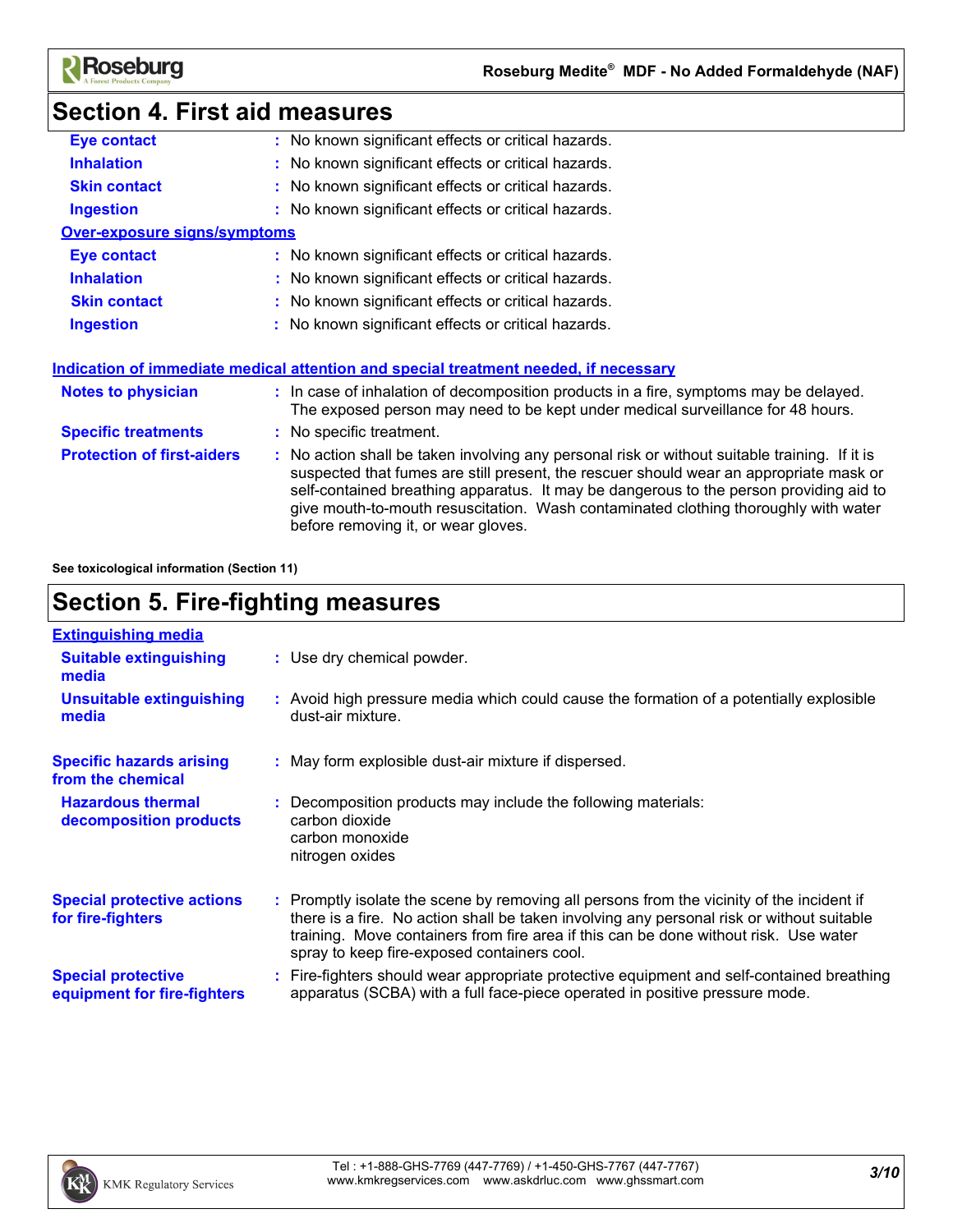

### **Section 6. Accidental release measures**

#### **Personal precautions, protective equipment and emergency procedures**

| For non-emergency<br>personnel   |     | : No action shall be taken involving any personal risk or without suitable training.<br>Evacuate surrounding areas. Keep unnecessary and unprotected personnel from<br>entering. Do not touch or walk through spilled material. Shut off all ignition sources. No<br>flares, smoking or flames in hazard area. Provide adequate ventilation. Wear<br>appropriate respirator when ventilation is inadequate. Put on appropriate personal<br>protective equipment. |
|----------------------------------|-----|------------------------------------------------------------------------------------------------------------------------------------------------------------------------------------------------------------------------------------------------------------------------------------------------------------------------------------------------------------------------------------------------------------------------------------------------------------------|
| For emergency responders         | -11 | If specialized clothing is required to deal with the spillage, take note of any information in<br>Section 8 on suitable and unsuitable materials. See also the information in "For non-<br>emergency personnel".                                                                                                                                                                                                                                                 |
| <b>Environmental precautions</b> |     | : Avoid dispersal of spilled material and runoff and contact with soil, waterways, drains<br>and sewers. Inform the relevant authorities if the product has caused environmental<br>pollution (sewers, waterways, soil or air).                                                                                                                                                                                                                                  |

### **Methods and materials for containment and cleaning up**

| ×<br>٦ |  |
|--------|--|

Move containers from spill area. Approach release from upwind. Prevent entry into **Spill :** sewers, water courses, basements or confined areas. Avoid dust generation. Do not dry sweep. Vacuum dust with equipment fitted with a HEPA filter and place in a closed, labeled waste container. Dispose of via a licensed waste disposal contractor. Note: see Section 1 for emergency contact information and Section 13 for waste disposal.

### **Section 7. Handling and storage**

### **Precautions for safe handling**

| <b>Protective measures</b>                                                       | : Put on appropriate personal protective equipment (see Section 8). Avoid exposure -<br>obtain special instructions before use. Do not handle until all safety precautions have<br>been read and understood. Do not get in eyes or on skin or clothing. Do not ingest.<br>Avoid the creation of dust when handling and avoid all possible sources of ignition<br>(spark or flame).  Prevent dust accumulation.  Use only with adequate ventilation.  Wear<br>appropriate respirator when ventilation is inadequate. Keep in the original container or<br>an approved alternative made from a compatible material, kept tightly closed when not<br>in use. Electrical equipment and lighting should be protected to appropriate standards<br>to prevent dust coming into contact with hot surfaces, sparks or other ignition sources.<br>Take precautionary measures against electrostatic discharges. To avoid fire or<br>explosion, dissipate static electricity during transfer by grounding and bonding<br>containers and equipment before transferring material. Empty containers retain product<br>residue and can be hazardous. Do not reuse container. |
|----------------------------------------------------------------------------------|---------------------------------------------------------------------------------------------------------------------------------------------------------------------------------------------------------------------------------------------------------------------------------------------------------------------------------------------------------------------------------------------------------------------------------------------------------------------------------------------------------------------------------------------------------------------------------------------------------------------------------------------------------------------------------------------------------------------------------------------------------------------------------------------------------------------------------------------------------------------------------------------------------------------------------------------------------------------------------------------------------------------------------------------------------------------------------------------------------------------------------------------------------------|
| <b>Advice on general</b><br>occupational hygiene                                 | : Eating, drinking and smoking should be prohibited in areas where this material is<br>handled, stored and processed. Workers should wash hands and face before eating,<br>drinking and smoking. See also Section 8 for additional information on hygiene<br>measures.                                                                                                                                                                                                                                                                                                                                                                                                                                                                                                                                                                                                                                                                                                                                                                                                                                                                                        |
| <b>Conditions for safe storage,</b><br>including any<br><b>incompatibilities</b> | : Store in accordance with local regulations. Store in a segregated and approved area.<br>Store in original container protected from direct sunlight in a dry, cool and well-ventilated<br>area, away from incompatible materials (see Section 10) and food and drink. Store<br>locked up. Eliminate all ignition sources. Separate from oxidizing materials. Keep<br>container tightly closed and sealed until ready for use. Containers that have been<br>opened must be carefully resealed and kept upright to prevent leakage. Do not store in<br>unlabeled containers. Use appropriate containment to avoid environmental<br>contamination. See Section 10 for incompatible materials before handling or use.                                                                                                                                                                                                                                                                                                                                                                                                                                            |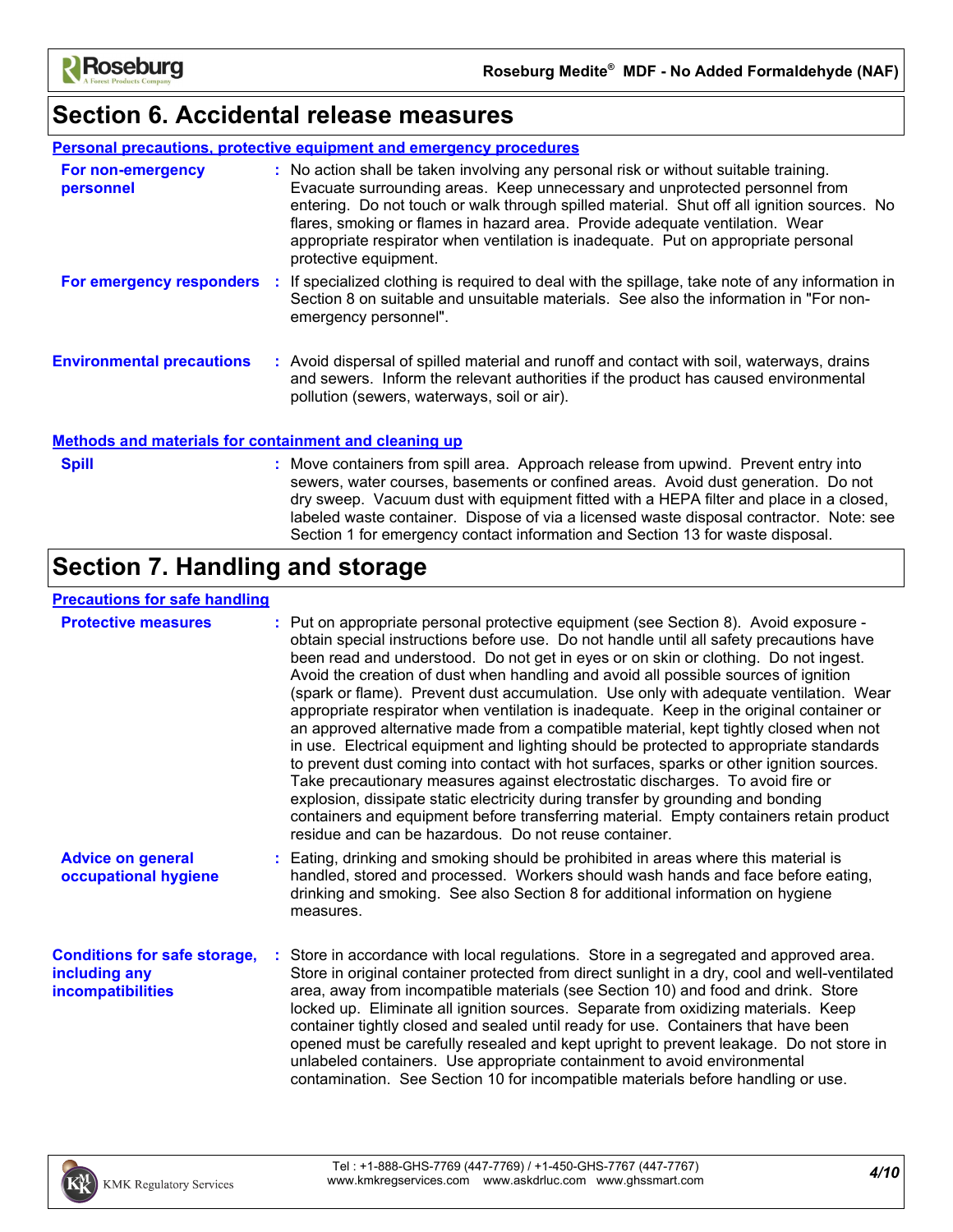# **Section 8. Exposure controls/personal protection**

### **Control parameters**

### **United States**

### **Occupational exposure limits**

| <b>Ingredient name</b> | <b>Exposure limits</b>                                                                                                               |
|------------------------|--------------------------------------------------------------------------------------------------------------------------------------|
| Wood/Wood dust         | <b>ACGIH TLV (United States).</b><br>TWA: 1 $mq/m3$<br><b>OSHA PEL (United States).</b><br>CEIL: 15 mg/m <sup>3</sup> , (Total dust) |

### **Canada**

#### **Occupational exposure limits**

| <b>Ingredient name</b> | <b>Exposure limits</b>                              |
|------------------------|-----------------------------------------------------|
| Wood/Wood dust         | <b>ACGIH TLV (United States).</b><br>TWA: 1 $mq/m3$ |

| <b>Appropriate engineering</b><br><b>controls</b> | If user operations generate dust, fumes, gas, vapor or mist, use process enclosures,<br>local exhaust ventilation or other engineering controls to keep worker exposure to<br>airborne contaminants below any recommended or statutory limits. The engineering<br>controls also need to keep gas, vapor or dust concentrations below any lower explosive<br>limits. Use explosion-proof ventilation equipment.                                                                                                                                                                                                         |
|---------------------------------------------------|------------------------------------------------------------------------------------------------------------------------------------------------------------------------------------------------------------------------------------------------------------------------------------------------------------------------------------------------------------------------------------------------------------------------------------------------------------------------------------------------------------------------------------------------------------------------------------------------------------------------|
| <b>Environmental exposure</b><br><b>controls</b>  | Emissions from ventilation or work process equipment should be checked to ensure<br>they comply with the requirements of environmental protection legislation.                                                                                                                                                                                                                                                                                                                                                                                                                                                         |
| <b>Individual protection measures</b>             |                                                                                                                                                                                                                                                                                                                                                                                                                                                                                                                                                                                                                        |
| <b>Hygiene measures</b>                           | : Wash hands, forearms and face thoroughly after handling chemical products, before<br>eating, smoking and using the lavatory and at the end of the working period.<br>Appropriate techniques should be used to remove potentially contaminated clothing.<br>Wash contaminated clothing before reusing. Ensure that eyewash stations and safety<br>showers are close to the workstation location.                                                                                                                                                                                                                      |
| <b>Eye/face protection</b>                        | Safety eyewear complying with an approved standard should be used when a risk<br>assessment indicates this is necessary to avoid exposure to liquid splashes, mists,<br>gases or dusts. If contact is possible, the following protection should be worn, unless<br>the assessment indicates a higher degree of protection: safety glasses with side-shields.                                                                                                                                                                                                                                                           |
| <b>Skin protection</b>                            |                                                                                                                                                                                                                                                                                                                                                                                                                                                                                                                                                                                                                        |
| <b>Hand protection</b>                            | : Chemical-resistant, impervious gloves complying with an approved standard should be<br>worn at all times when handling chemical products if a risk assessment indicates this is<br>necessary. Considering the parameters specified by the glove manufacturer, check<br>during use that the gloves are still retaining their protective properties. It should be<br>noted that the time to breakthrough for any glove material may be different for different<br>glove manufacturers. In the case of mixtures, consisting of several substances, the<br>protection time of the gloves cannot be accurately estimated. |
| <b>Body protection</b>                            | Personal protective equipment for the body should be selected based on the task being<br>performed and the risks involved and should be approved by a specialist before<br>handling this product.                                                                                                                                                                                                                                                                                                                                                                                                                      |
| <b>Other skin protection</b>                      | : Appropriate footwear and any additional skin protection measures should be selected<br>based on the task being performed and the risks involved and should be approved by a<br>specialist before handling this product.                                                                                                                                                                                                                                                                                                                                                                                              |
| <b>Respiratory protection</b>                     | : Based on the hazard and potential for exposure, select a respirator that meets the<br>appropriate standard or certification. Respirators must be used according to a<br>respiratory protection program to ensure proper fitting, training, and other important<br>aspects of use.                                                                                                                                                                                                                                                                                                                                    |
|                                                   |                                                                                                                                                                                                                                                                                                                                                                                                                                                                                                                                                                                                                        |

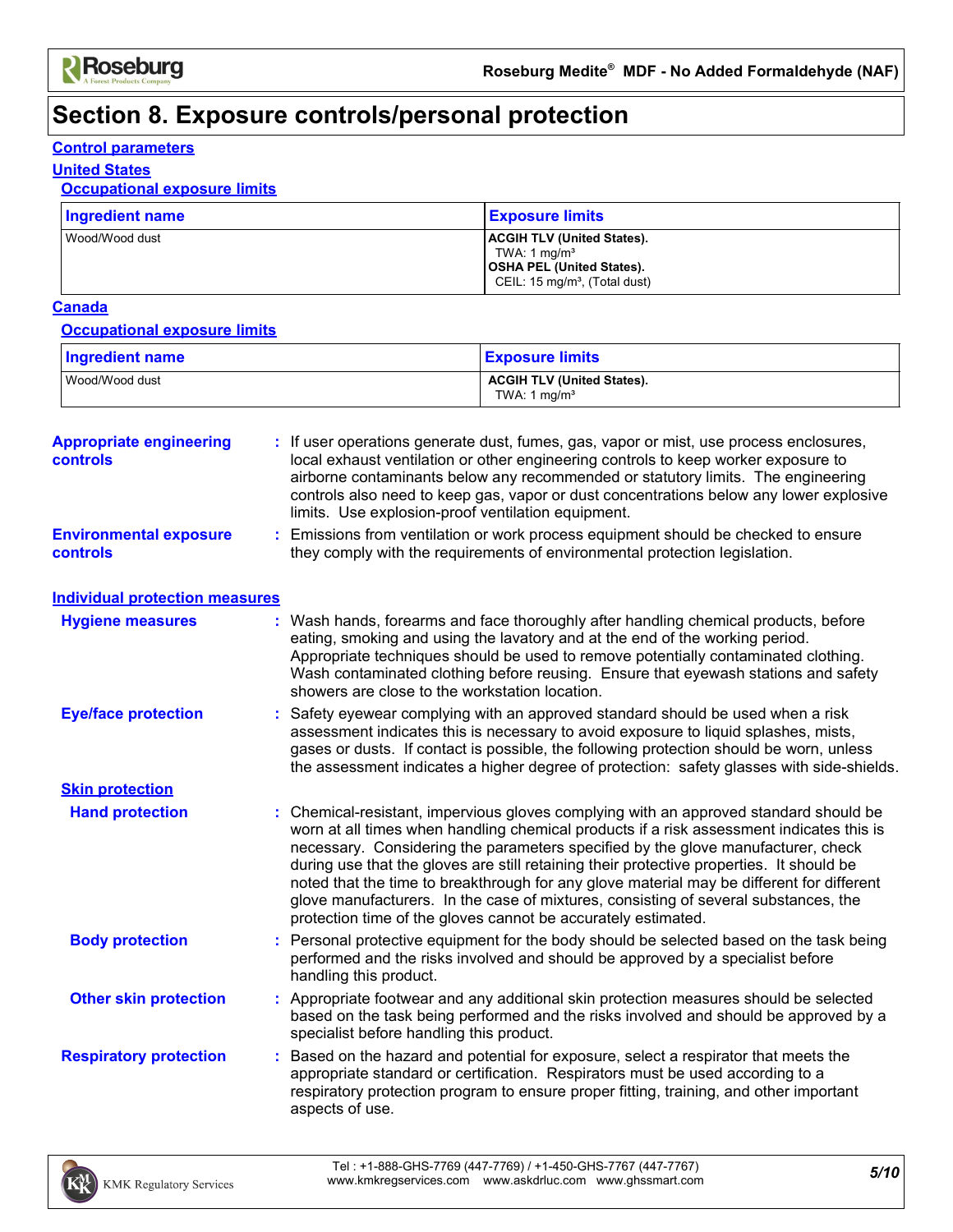

# **Section 9. Physical and chemical properties**

### **Appearance**

| <b>Physical state</b>                             | : Solid. [Wood texture and color.] |
|---------------------------------------------------|------------------------------------|
| <b>Color</b>                                      | : Straw.                           |
| Odor                                              | Not available.                     |
| <b>Odor threshold</b>                             | Not available.                     |
| pH                                                | Not available.                     |
| <b>Melting point</b>                              | Not available.                     |
| <b>Boiling point</b>                              | Not available.                     |
| <b>Flash point</b>                                | : Not applicable.                  |
| <b>Evaporation rate</b>                           | Not available.                     |
| <b>Flammability (solid, gas)</b>                  | Not applicable.                    |
| Lower and upper explosive<br>(flammable) limits   | : Not available.                   |
| <b>Vapor pressure</b>                             | : Not available.                   |
| <b>Vapor density</b>                              | Not available.                     |
| <b>Relative density</b>                           | $: 0.4 \text{ to } 0.8$            |
| <b>Solubility</b>                                 | Not available.                     |
| <b>Partition coefficient: n-</b><br>octanol/water | Not available.                     |
| <b>Auto-ignition temperature</b>                  | : Not available.                   |
| <b>Decomposition temperature</b>                  | : Not available.                   |
| <b>Viscosity</b>                                  | Not applicable.                    |

### **Section 10. Stability and reactivity**

| <b>Reactivity</b>                                   | : No specific test data related to reactivity available for this product or its ingredients.                                                                                                                                                                                                                                                                          |
|-----------------------------------------------------|-----------------------------------------------------------------------------------------------------------------------------------------------------------------------------------------------------------------------------------------------------------------------------------------------------------------------------------------------------------------------|
| <b>Chemical stability</b>                           | : The product is stable.                                                                                                                                                                                                                                                                                                                                              |
| <b>Possibility of hazardous</b><br><b>reactions</b> | : Under normal conditions of storage and use, hazardous reactions will not occur.                                                                                                                                                                                                                                                                                     |
| <b>Conditions to avoid</b>                          | : Avoid the creation of dust when handling and avoid all possible sources of ignition<br>(spark or flame). Take precautionary measures against electrostatic discharges. To<br>avoid fire or explosion, dissipate static electricity during transfer by grounding and<br>bonding containers and equipment before transferring material. Prevent dust<br>accumulation. |
| <b>Incompatible materials</b>                       | : Strong acids. Strong oxidizing agents. Drying oils.                                                                                                                                                                                                                                                                                                                 |
| <b>Hazardous decomposition</b><br>products          | : Aldehydes. Carbon monoxide. Hydrogen cyanide. Organic acids. Polynuclear aromatic<br>hydrocarbons and other irritating and/or toxic fumes.                                                                                                                                                                                                                          |

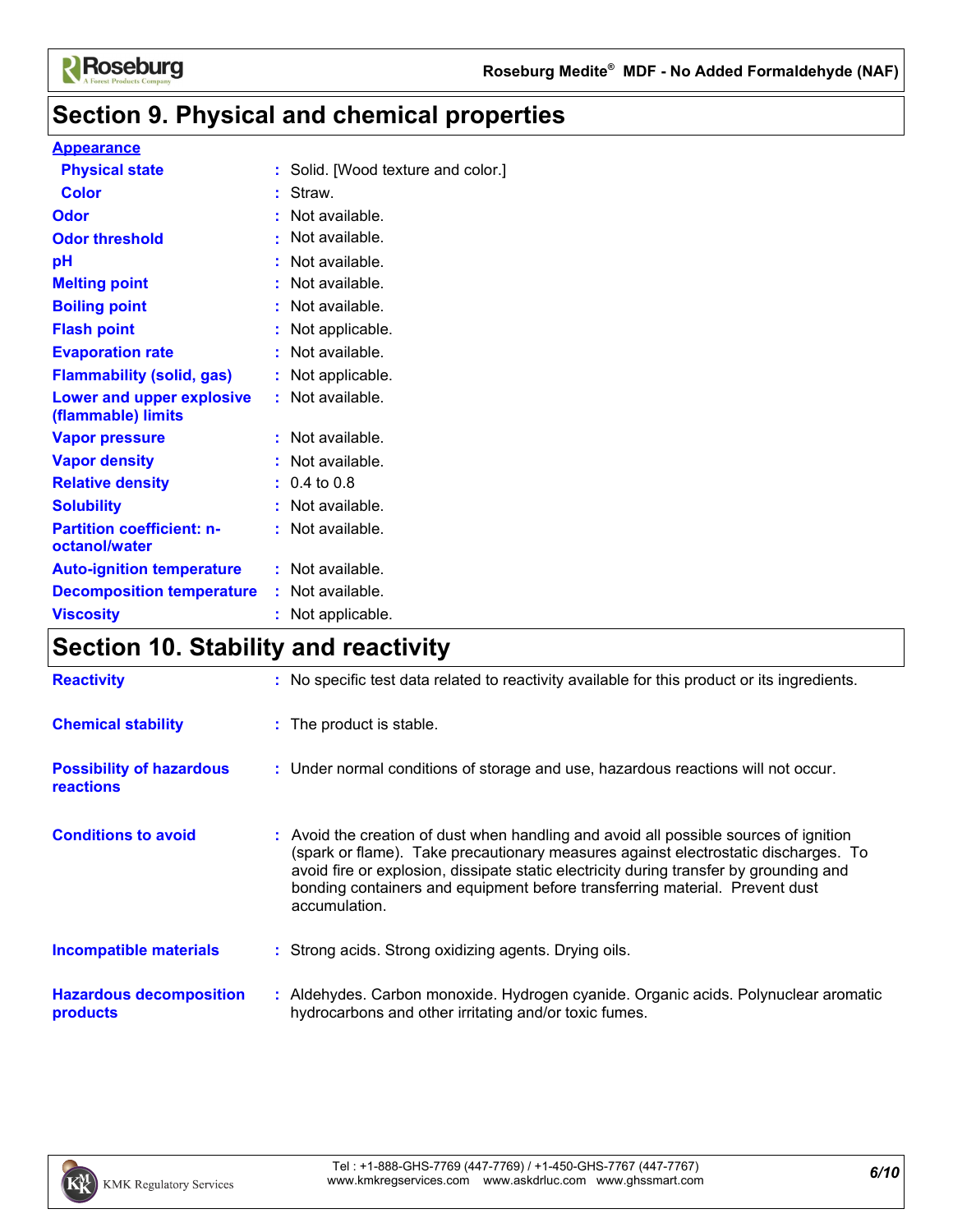

# **Section 11. Toxicological information**

| Information on toxicological effects                                         |                                                     |              |                                                                                          |
|------------------------------------------------------------------------------|-----------------------------------------------------|--------------|------------------------------------------------------------------------------------------|
| <b>Acute toxicity</b>                                                        |                                                     |              |                                                                                          |
| There is no data available.                                                  |                                                     |              |                                                                                          |
| <b>Irritation/Corrosion</b>                                                  |                                                     |              |                                                                                          |
| There is no data available.                                                  |                                                     |              |                                                                                          |
| <b>Sensitization</b>                                                         |                                                     |              |                                                                                          |
| There is no data available.                                                  |                                                     |              |                                                                                          |
| <b>Mutagenicity</b>                                                          |                                                     |              |                                                                                          |
| There is no data available.                                                  |                                                     |              |                                                                                          |
| <b>Carcinogenicity</b>                                                       |                                                     |              |                                                                                          |
| <b>Classification</b>                                                        |                                                     |              |                                                                                          |
| <b>Product/ingredient name</b>                                               | <b>OSHA</b>                                         | <b>IARC</b>  | <b>NTP</b>                                                                               |
| Wood/Wood dust                                                               |                                                     | $\mathbf{1}$ | Known to be a human carcinogen.                                                          |
|                                                                              |                                                     |              |                                                                                          |
| <b>Reproductive toxicity</b>                                                 |                                                     |              |                                                                                          |
| There is no data available.                                                  |                                                     |              |                                                                                          |
| <b>Teratogenicity</b><br>There is no data available.                         |                                                     |              |                                                                                          |
|                                                                              |                                                     |              |                                                                                          |
| <b>Specific target organ toxicity (single exposure)</b>                      |                                                     |              |                                                                                          |
| There is no data available.                                                  |                                                     |              |                                                                                          |
| <b>Specific target organ toxicity (repeated exposure)</b>                    |                                                     |              |                                                                                          |
| There is no data available.                                                  |                                                     |              |                                                                                          |
| <b>Aspiration hazard</b>                                                     |                                                     |              |                                                                                          |
| There is no data available.                                                  |                                                     |              |                                                                                          |
| <b>Information on the likely</b>                                             |                                                     |              | : Dermal contact. Eye contact. Inhalation. Ingestion.                                    |
| routes of exposure                                                           |                                                     |              |                                                                                          |
| <b>Potential acute health effects</b>                                        |                                                     |              |                                                                                          |
| <b>Eye contact</b>                                                           |                                                     |              | : No known significant effects or critical hazards.                                      |
| <b>Inhalation</b>                                                            |                                                     |              | No known significant effects or critical hazards.                                        |
| <b>Skin contact</b>                                                          | : No known significant effects or critical hazards. |              |                                                                                          |
| <b>Ingestion</b><br>: No known significant effects or critical hazards.      |                                                     |              |                                                                                          |
|                                                                              |                                                     |              |                                                                                          |
| Symptoms related to the physical, chemical and toxicological characteristics |                                                     |              |                                                                                          |
| <b>Eye contact</b>                                                           |                                                     |              | : No known significant effects or critical hazards.                                      |
| <b>Inhalation</b>                                                            |                                                     |              | : No known significant effects or critical hazards.                                      |
| <b>Skin contact</b>                                                          |                                                     |              | : No known significant effects or critical hazards.                                      |
| <b>Ingestion</b>                                                             |                                                     |              | : No known significant effects or critical hazards.                                      |
|                                                                              |                                                     |              | Delayed and immediate effects and also chronic effects from short and long term exposure |
| <b>Short term exposure</b>                                                   |                                                     |              |                                                                                          |
| <b>Potential immediate</b>                                                   |                                                     |              | : No known significant effects or critical hazards.                                      |
| effects                                                                      |                                                     |              |                                                                                          |
| <b>Potential delayed effects</b>                                             |                                                     |              | : No known significant effects or critical hazards.                                      |
| <b>Long term exposure</b>                                                    |                                                     |              |                                                                                          |



*7/10* Tel : +1-888-GHS-7769 (447-7769) / +1-450-GHS-7767 (447-7767) www.kmkregservices.com www.askdrluc.com www.ghssmart.com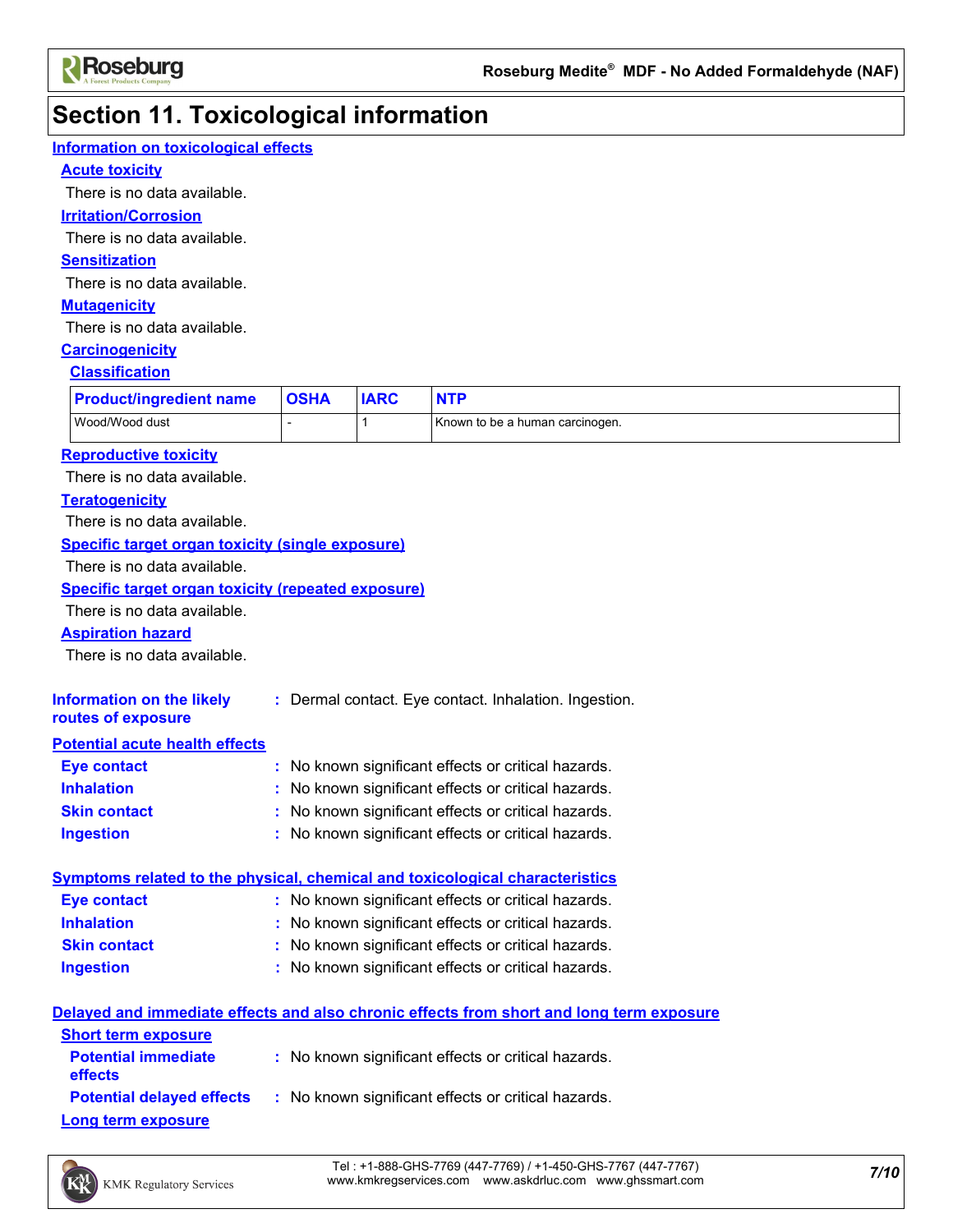

### **Section 11. Toxicological information**

| <b>Potential immediate</b><br><b>effects</b> | : No known significant effects or critical hazards.                           |  |
|----------------------------------------------|-------------------------------------------------------------------------------|--|
| <b>Potential delayed effects</b>             | : No known significant effects or critical hazards.                           |  |
| <b>Potential chronic health effects</b>      |                                                                               |  |
| <b>General</b>                               | : No known significant effects or critical hazards.                           |  |
| <b>Carcinogenicity</b>                       | : May cause cancer. Risk of cancer depends on duration and level of exposure. |  |
| <b>Mutagenicity</b>                          | : No known significant effects or critical hazards.                           |  |
| <b>Teratogenicity</b>                        | : No known significant effects or critical hazards.                           |  |
| <b>Developmental effects</b>                 | : No known significant effects or critical hazards.                           |  |
| <b>Fertility effects</b>                     | : No known significant effects or critical hazards.                           |  |
|                                              |                                                                               |  |

### **Numerical measures of toxicity**

#### **Acute toxicity estimates**

There is no data available.

### **Section 12. Ecological information**

#### **Toxicity**

There is no data available.

### **Persistence and degradability**

There is no data available.

#### **Bioaccumulative potential**

There is no data available.

#### **Mobility in soil**

**Soil/water partition coefficient (KOC) :** Not available.

**Other adverse effects** : No known significant effects or critical hazards.

### **Section 13. Disposal considerations**

The generation of waste should be avoided or minimized wherever possible. Disposal of this product, solutions and any by-products should comply with the requirements of environmental protection and waste disposal legislation and any regional local authority requirements. Dispose of surplus and non-recyclable products via a licensed waste disposal contractor. Waste should not be disposed of untreated to the sewer unless fully compliant with the requirements of all authorities with jurisdiction. Waste packaging should be recycled. Incineration or landfill should only be considered when recycling is not feasible. This material and its container must be disposed of in a safe way. Care should be taken when handling empty containers that have not been cleaned or rinsed out. Empty containers or liners may retain some product residues. Avoid dispersal of spilled material and runoff and contact with soil, waterways, drains and sewers. **Disposal methods :**

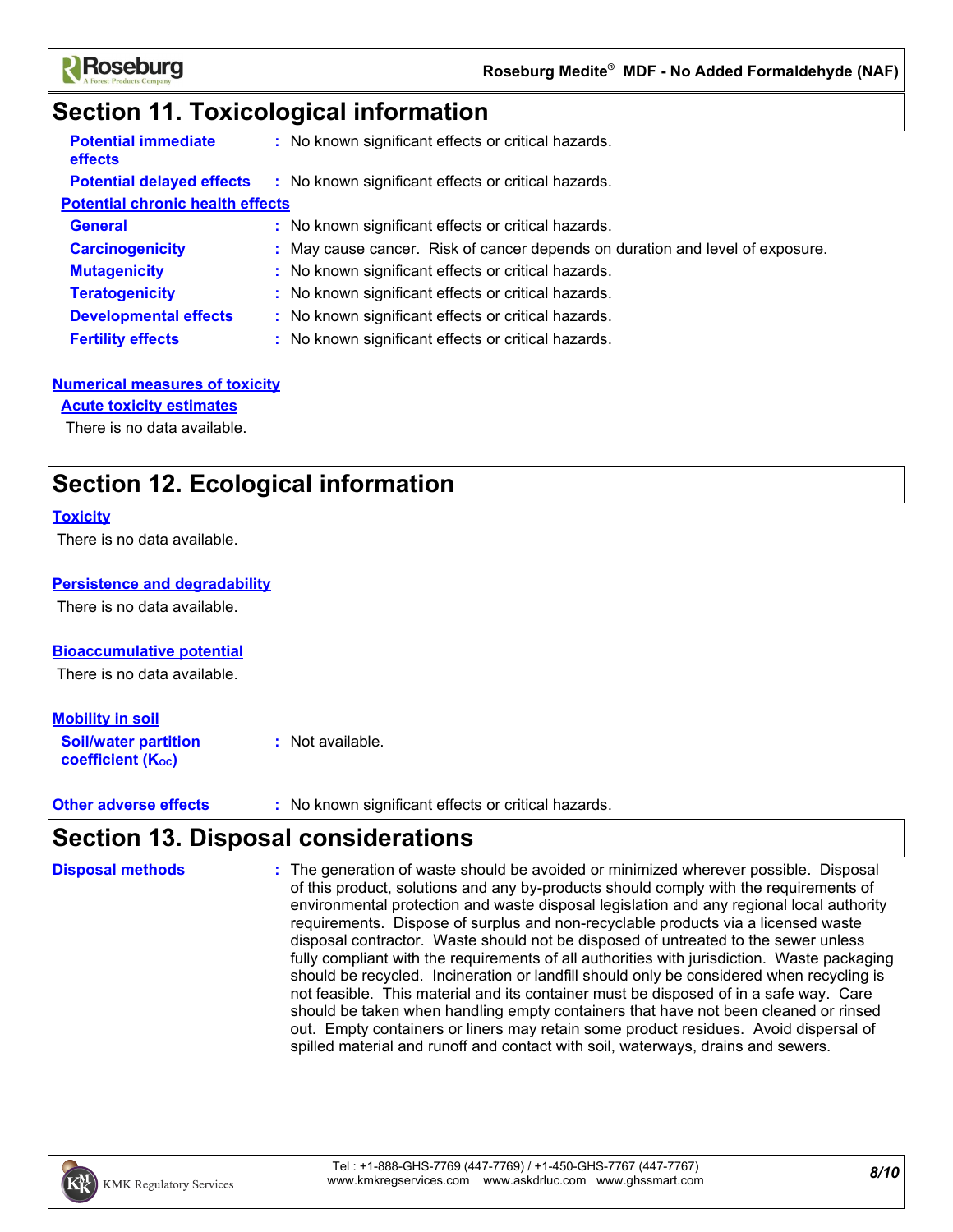

# **Section 14. Transport information**

|                                      | <b>DOT Classification</b> | <b>TDG Classification</b> | <b>IMDG</b>    | <b>IATA</b>    |
|--------------------------------------|---------------------------|---------------------------|----------------|----------------|
| <b>UN number</b>                     | Not regulated.            | Not regulated.            | Not regulated. | Not regulated. |
| <b>UN proper</b><br>shipping name    |                           |                           |                |                |
| <b>Transport</b><br>hazard class(es) |                           |                           |                |                |
| <b>Packing group</b>                 |                           |                           |                |                |
| <b>Environmental</b><br>hazards      | No.                       | No.                       | No.            | No.            |

**AERG :** Not applicable

**Special precautions for user Transport within user's premises:** always transport in closed containers that are **:** upright and secure. Ensure that persons transporting the product know what to do in the event of an accident or spillage.

## **Section 15. Regulatory information**

| <b>U.S. Federal regulations</b>                                                   | : TSCA 8(a) PAIR: Sodium Metabisulphite                                                                       |
|-----------------------------------------------------------------------------------|---------------------------------------------------------------------------------------------------------------|
|                                                                                   | <b>TSCA 8(a) CDR Exempt/Partial exemption: Not determined</b>                                                 |
|                                                                                   | United States inventory (TSCA 8b): All components are listed or exempted.                                     |
| <b>Clean Air Act Section 112</b><br>(b) Hazardous Air<br><b>Pollutants (HAPS)</b> | : Not listed                                                                                                  |
| <b>Clean Air Act Section 602</b><br><b>Class I Substances</b>                     | : Not listed                                                                                                  |
| <b>Clean Air Act Section 602</b><br><b>Class II Substances</b>                    | : Not listed                                                                                                  |
| <b>DEA List I Chemicals</b><br>(Precursor Chemicals)                              | : Not listed                                                                                                  |
| <b>DEA List II Chemicals</b><br><b>(Essential Chemicals)</b>                      | : Not listed                                                                                                  |
| Title VI requirements.<br><b>SARA 302/304</b>                                     | Note: All Roseburg composite panels meet CARB Air Toxic Control Measure (ATCM) requirements and meet EPA TSCA |
| <b>Composition/information on ingredients</b>                                     |                                                                                                               |
| <b>SARA 304 RQ</b>                                                                | : Not applicable.                                                                                             |
| No products were found.                                                           |                                                                                                               |
| <b>SARA 311/312</b>                                                               |                                                                                                               |
| <b>Classification</b>                                                             | : COMBUSTIBLE DUSTS<br>CARCINOGENICITY - Category 1A                                                          |

**Composition/information on ingredients**

*9/10* Tel : +1-888-GHS-7769 (447-7769) / +1-450-GHS-7767 (447-7767) www.kmkregservices.com www.askdrluc.com www.ghssmart.com